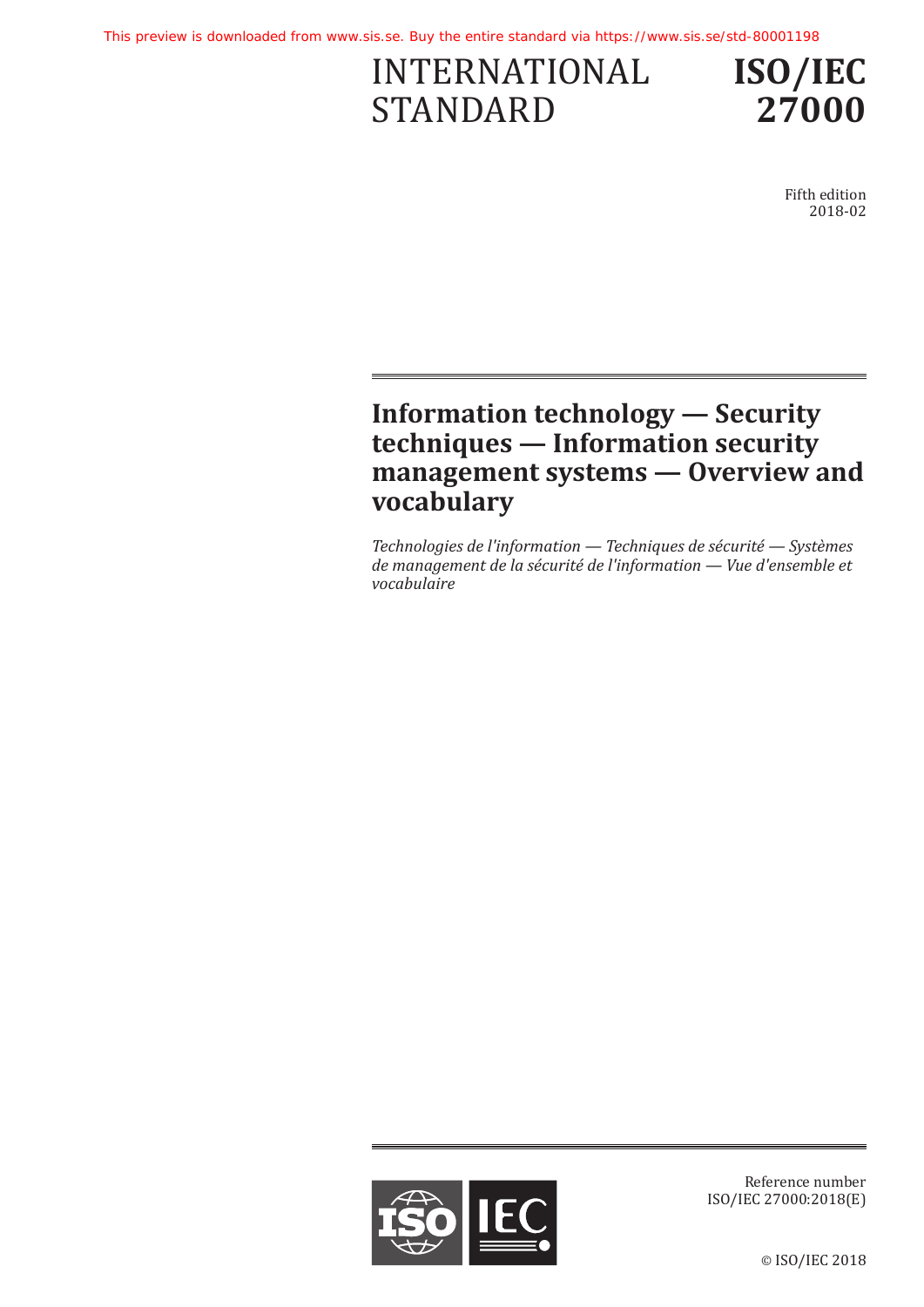

## **COPYRIGHT PROTECTED DOCUMENT**

#### © ISO/IEC 2018

All rights reserved. Unless otherwise specified, or required in the context of its implementation, no part of this publication may be reproduced or utilized otherwise in any form or by any means, electronic or mechanical, including photocopying, or posting on the internet or an intranet, without prior written permission. Permission can be requested from either ISO at the address below or ISO's member body in the country of the requester.

ISO copyright office CP 401 • Ch. de Blandonnet 8 CH-1214 Vernier, Geneva, Switzerland Tel. +41 22 749 01 11 Fax +41 22 749 09 47 copyright@iso.org www.iso.org

Published in Switzerland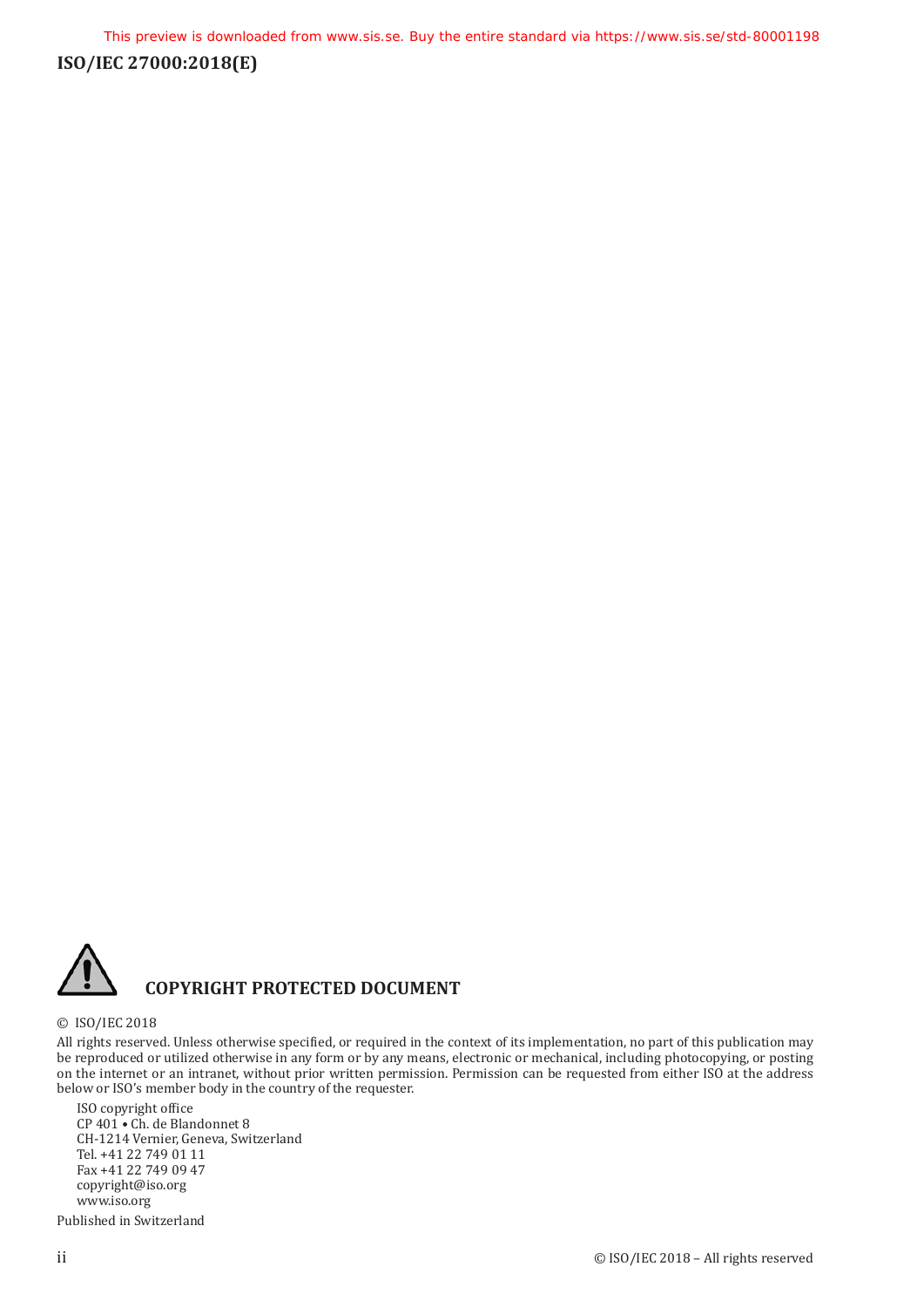## ISO/IEC 27000:2018(E)

## **Contents**

| ×<br>۰, |
|---------|
|---------|

|              |     |                                                                                                                 |  | 1 |
|--------------|-----|-----------------------------------------------------------------------------------------------------------------|--|---|
| $\mathbf{2}$ |     |                                                                                                                 |  |   |
| 3            |     |                                                                                                                 |  |   |
| 4            |     |                                                                                                                 |  |   |
|              | 4.1 | General 21 Apr 2014 11 Apr 2014 12:00 12:00 12:00 12:00 12:00 12:00 12:00 12:00 12:00 12:00 12:00 12:00 12:00 1 |  |   |
|              | 4.2 |                                                                                                                 |  |   |
|              |     | 4.2.1                                                                                                           |  |   |
|              |     | 4.2.2                                                                                                           |  |   |
|              |     | 4.2.3                                                                                                           |  |   |
|              |     | 4.2.4                                                                                                           |  |   |
|              |     | 4.2.5<br>Management system 33                                                                                   |  |   |
|              | 4.3 |                                                                                                                 |  |   |
|              | 4.4 |                                                                                                                 |  |   |
|              | 4.5 |                                                                                                                 |  |   |
|              |     | 4.5.1                                                                                                           |  |   |
|              |     | 4.5.2                                                                                                           |  |   |
|              |     | 4.5.3                                                                                                           |  |   |
|              |     | 4.5.4                                                                                                           |  |   |
|              |     | Selecting and implementing controls <b>CONSCRUTE 2018</b> 15<br>4.5.5                                           |  |   |
|              |     | 4.5.6                                                                                                           |  |   |
|              |     | 4.5.7                                                                                                           |  |   |
|              | 4.6 |                                                                                                                 |  |   |
|              | 4.7 |                                                                                                                 |  |   |
| 5            |     |                                                                                                                 |  |   |
|              | 5.1 |                                                                                                                 |  |   |
|              | 5.2 | Standard describing an overview and terminology: ISO/IEC 27000 (this document)  19                              |  |   |
|              | 5.3 |                                                                                                                 |  |   |
|              |     | 5.3.1                                                                                                           |  |   |
|              |     | 5.3.2                                                                                                           |  |   |
|              |     | 5.3.3                                                                                                           |  |   |
|              | 5.4 |                                                                                                                 |  |   |
|              |     | 5.4.1                                                                                                           |  |   |
|              |     | 5.4.2                                                                                                           |  |   |
|              |     | 5.4.3                                                                                                           |  |   |
|              |     | 5.4.4                                                                                                           |  |   |
|              |     | 5.4.5                                                                                                           |  |   |
|              |     | 5.4.6                                                                                                           |  |   |
|              |     | 5.4.7                                                                                                           |  |   |
|              |     | 5.4.8                                                                                                           |  |   |
|              |     | 5.4.9                                                                                                           |  |   |
|              |     | 5.4.10                                                                                                          |  |   |
|              | 5.5 |                                                                                                                 |  |   |
|              |     | 5.5.1                                                                                                           |  |   |
|              |     | 5.5.2                                                                                                           |  |   |
|              |     | 5.5.3                                                                                                           |  |   |
|              |     | 5.5.4                                                                                                           |  |   |
|              |     | 5.5.5                                                                                                           |  |   |
|              |     | 5.5.6                                                                                                           |  |   |
|              |     |                                                                                                                 |  |   |
|              |     |                                                                                                                 |  |   |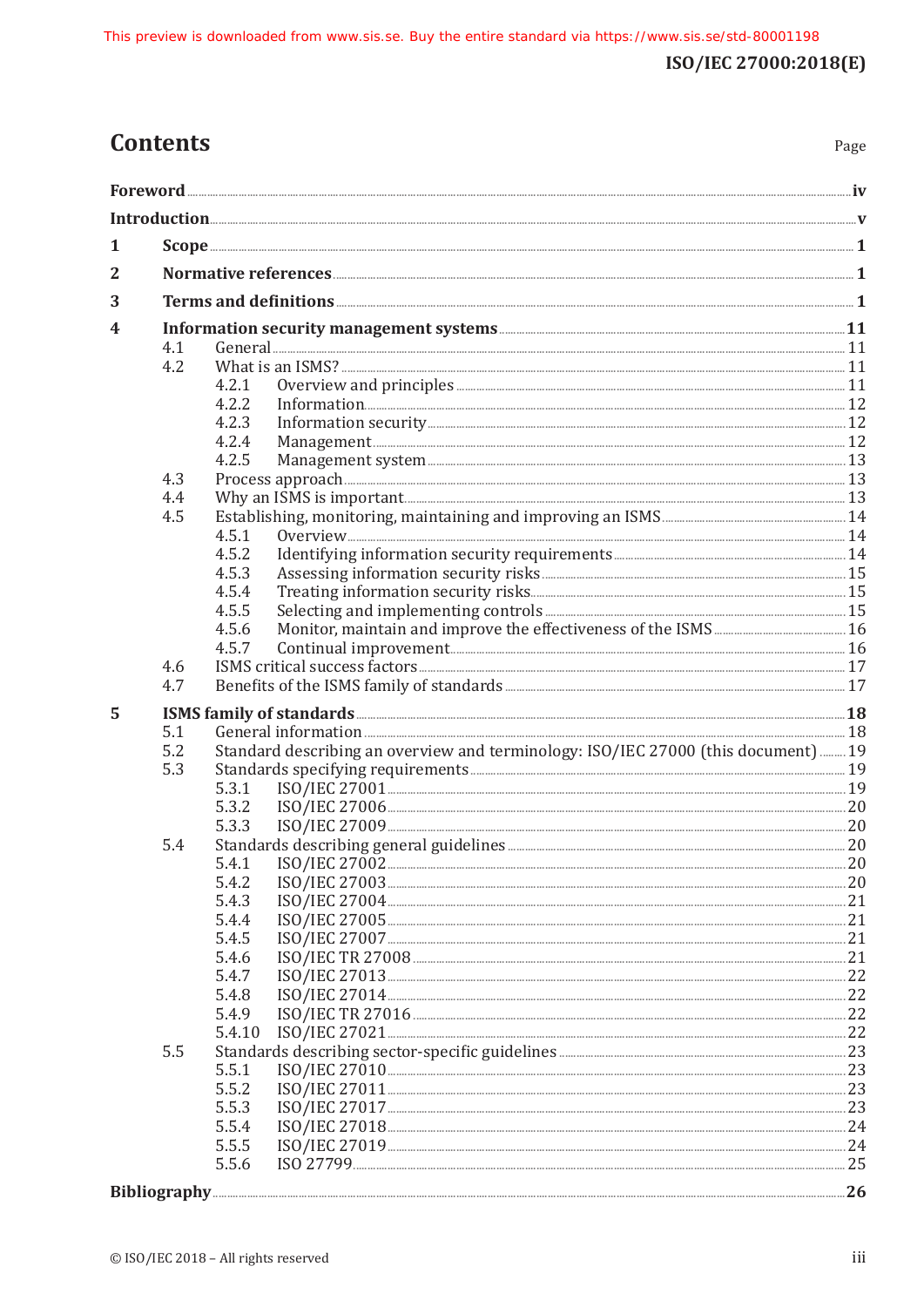## <span id="page-3-0"></span>**ISO/IEC 27000:2018(E)**

## **Foreword**

ISO (the International Organization for Standardization) is a worldwide federation of national standards bodies (ISO member bodies). The work of preparing International Standards is normally carried out through ISO technical committees. Each member body interested in a subject for which a technical committee has been established has the right to be represented on that committee. International organizations, governmental and non-governmental, in liaison with ISO, also take part in the work. ISO collaborates closely with the International Electrotechnical Commission (IEC) on all matters of electrotechnical standardization.

The procedures used to develop this document and those intended for its further maintenance are described in the ISO/IEC Directives, Part 1. In particular the different approval criteria needed for the different types of ISO documents should be noted. This document was drafted in accordance with the editorial rules of the ISO/IEC Directives, Part 2 (see [www.iso.org/directives\)](https://www.iso.org/directives-and-policies.html).

Attention is drawn to the possibility that some of the elements of this document may be the subject of patent rights. ISO shall not be held responsible for identifying any or all such patent rights. Details of any patent rights identified during the development of the document will be in the Introduction and/or on the ISO list of patent declarations received (see [www.iso.org/](https://www.iso.org/iso-standards-and-patents.html)patents).

Any trade name used in this document is information given for the convenience of users and does not constitute an endorsement.

For an explanation on the voluntary nature of standards, the meaning of ISO specific terms and expressions related to conformity assessment, as well as information about ISO's adherence to the World Trade Organization (WTO) principles in the Technical Barriers to Trade (TBT) see the following URL: [www.iso.org/iso/foreword.html](https://www.iso.org/foreword-supplementary-information.html).

This document was prepared by Technical Committee ISO/IEC JTC 1, *Information technology*, SC 27, *IT Security techniques*.

This fifth edition cancels and replaces the fourth edition (ISO/IEC 27000:2016), which has been technically revised. The main changes compared to the previous edition are as follows:

- the Introduction has been reworded:
- some terms and definitions have been removed;
- [Clause 3](#page-6-1) has been aligned on the high-level structure for MSS;
- Clause 5 has been updated to reflect the changes in the standards concerned;
- Annexes A and B have been deleted.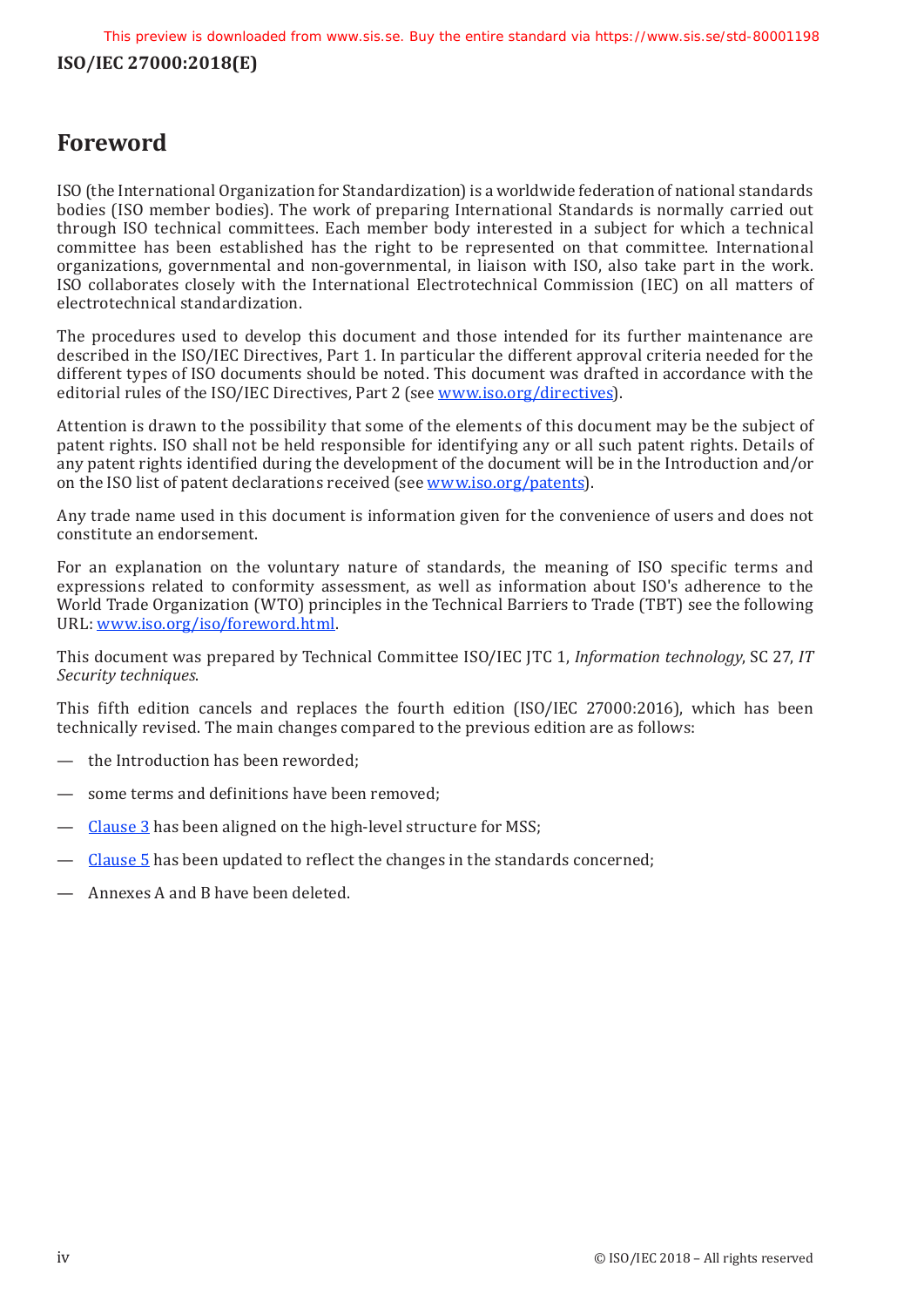**ISO/IEC 27000:2018(E)**

## <span id="page-4-0"></span>**Introduction**

## **0.1 Overview**

International Standards for management systems provide a model to follow in setting up and operating a management system. This model incorporates the features on which experts in the field have reached a consensus as being the international state of the art. ISO/IEC JTC 1/SC 27 maintains an expert committee dedicated to the development of international management systems standards for information security, otherwise known as the Information Security Management system (ISMS) family of standards.

Through the use of the ISMS family of standards, organizations can develop and implement a framework for managing the security of their information assets, including financial information, intellectual property, and employee details, or information entrusted to them by customers or third parties. These standards can also be used to prepare for an independent assessment of their ISMS applied to the protection of information.

#### **0.2 Purpose of this document**

The ISMS family of standards includes standards that:

- a) define requirements for an ISMS and for those certifying such systems;
- b) provide direct support, detailed guidance and/or interpretation for the overall process to establish, implement, maintain, and improve an ISMS;
- c) address sector-specific guidelines for ISMS; and
- d) address conformity assessment for ISMS.

## **0.3 Content of this document**

In this document, the following verbal forms are used:

- "shall" indicates a requirement;
- "should" indicates a recommendation;
- "may" indicates a permission;
- "can" indicates a possibility or a capability.

Information marked as "NOTE" is for guidance in understanding or clarifying the associated requirement. "Notes to entry" used in Clause 3 provide additional information that supplements the terminological data and can contain provisions relating to the use of a term.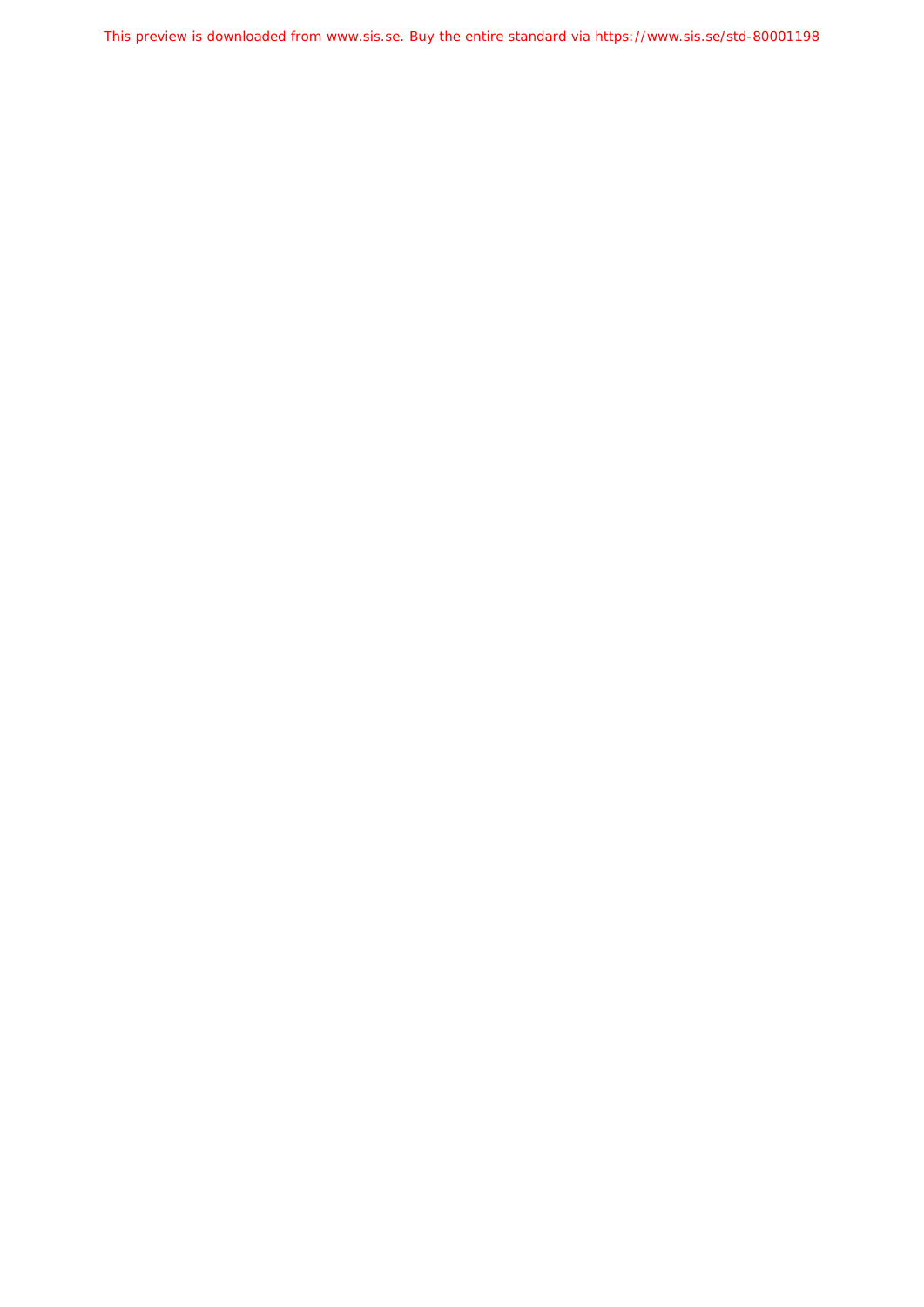#### <span id="page-6-0"></span>**INTERNATIONAL STANDARD ISO/IEC 27000:2018(E)**

## **Information technology — Security techniques — Information security management systems — Overview and vocabulary**

## **1 Scope**

This document provides the overview of information security management systems (ISMS). It also provides terms and definitions commonly used in the ISMS family of standards. This document is applicable to all types and sizes of organization (e.g. commercial enterprises, government agencies, notfor-profit organizations).

The terms and definitions provided in this document

- cover commonly used terms and definitions in the ISMS family of standards;
- do not cover all terms and definitions applied within the ISMS family of standards; and
- do not limit the ISMS family of standards in defining new terms for use.

## **2 Normative references**

There are no normative references in this document.

## <span id="page-6-1"></span>**3 Terms and definitions**

ISO and IEC maintain terminological databases for use in standardization at the following addresses:

- ISO Online browsing platform: available at <https://www.iso.org/obp>
- IEC Electropedia: available at [https://www](https://www.electropedia.org/).electropedia.org/

#### **3.1**

#### **access control**

means to ensure that access to assets is authorized and restricted based on business and security *requirements* (3.56)

## **3.2**

#### **attack**

attempt to destroy, expose, alter, disable, steal or gain unauthorized access to or make unauthorized use of an asset

## <span id="page-6-2"></span>**3.3**

### **audit**

systematic, independent and documented *process* (3.54) for obtaining audit evidence and evaluating it objectively to determine the extent to which the audit criteria are fulfilled

Note 1 to entry: An audit can be an internal audit (first party) or an external audit (second party or third party), and it can be a combined audit (combining two or more disciplines).

Note 2 to entry: An internal audit is conducted by the organization itself, or by an external party on its behalf.

Note 3 to entry: "Audit evidence" and "audit criteria" are defined in ISO 19011.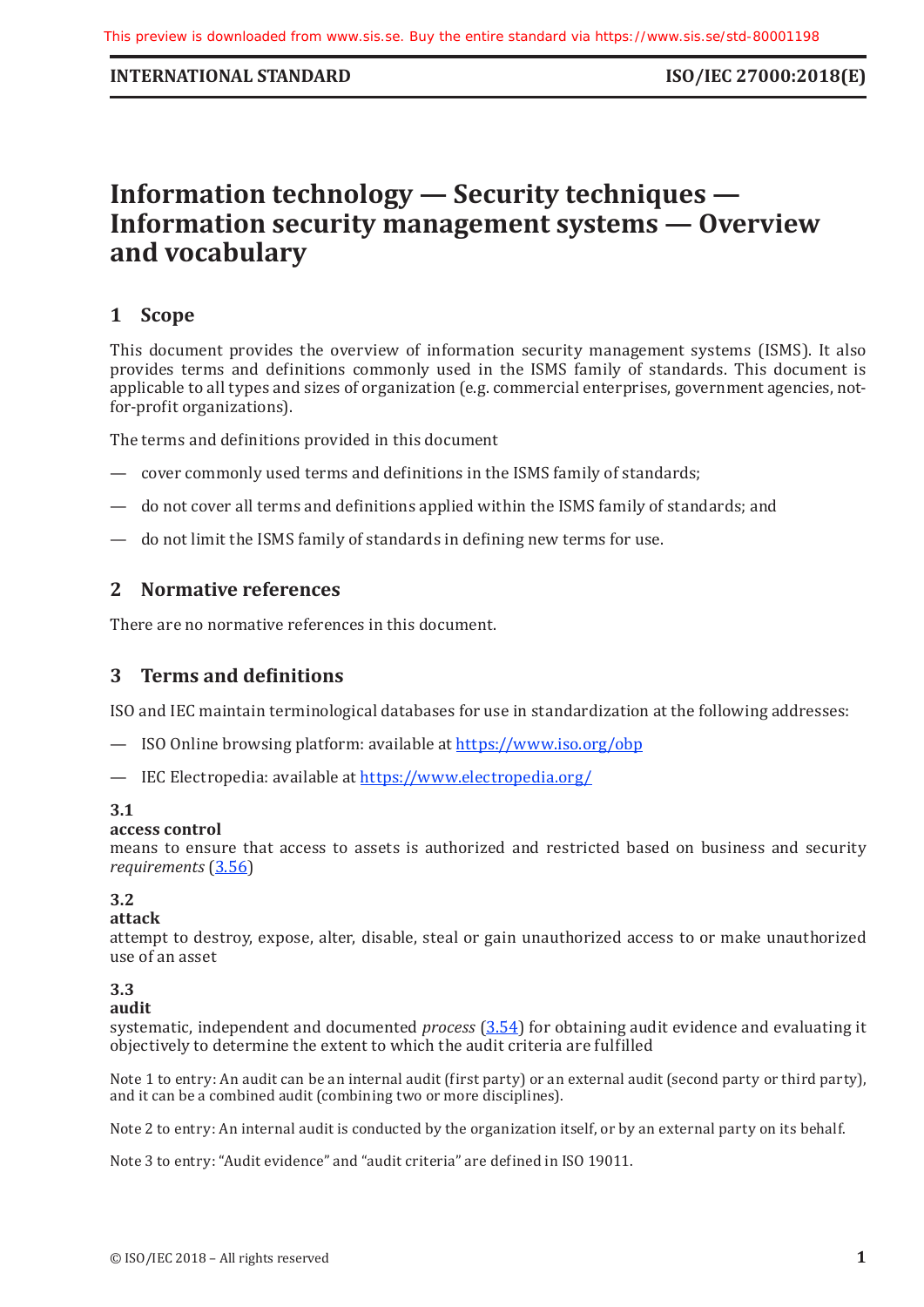## **ISO/IEC 27000:2018(E)**

## **3.4**

#### **audit scope**

extent and boundaries of an *audit* ([3.3](#page-6-2))

[SOURCE: ISO 19011:2011, 3.14, modified — Note 1 to entry has been deleted.]

#### **3.5**

### **authentication**

provision of assurance that a claimed characteristic of an entity is correct

#### <span id="page-7-3"></span>**3.6**

#### **authenticity**

property that an entity is what it claims to be

#### <span id="page-7-2"></span>**3.7**

#### **availability**

property of being accessible and usable on demand by an authorized entity

#### <span id="page-7-0"></span>**3.8**

#### **base measure**

*measure* (3.42) defined in terms of an attribute and the method for quantifying it

Note 1 to entry: A base measure is functionally independent of other *measures*.

[SOURCE: ISO/IEC/IEEE 15939:2017, 3.3, modified — Note 2 to entry has been deleted.]

#### **3.9**

#### **competence**

ability to apply knowledge and skills to achieve intended results

#### <span id="page-7-1"></span>**3.10**

#### **confidentiality**

property that information is not made available or disclosed to unauthorized individuals, entities, or *processes* (3.54)

#### **3.11**

#### **conformity**

fulfilment of a *requirement* (3.56)

#### <span id="page-7-4"></span>**3.12**

#### **consequence**

outcome of an *event* ([3.21\)](#page-8-0) affecting *objectives* (3.49)

Note 1 to entry: An event can lead to a range of consequences.

Note 2 to entry: A consequence can be certain or uncertain and, in the context of information security, is usually negative.

Note 3 to entry: Consequences can be expressed qualitatively or quantitatively.

Note 4 to entry: Initial consequences can escalate through knock-on effects.

[SOURCE: ISO Guide 73:2009, 3.6.1.3, modified — Note 2 to entry has been changed after "and".]

#### **3.13**

#### **continual improvement**

recurring activity to enhance *performance* (3.52)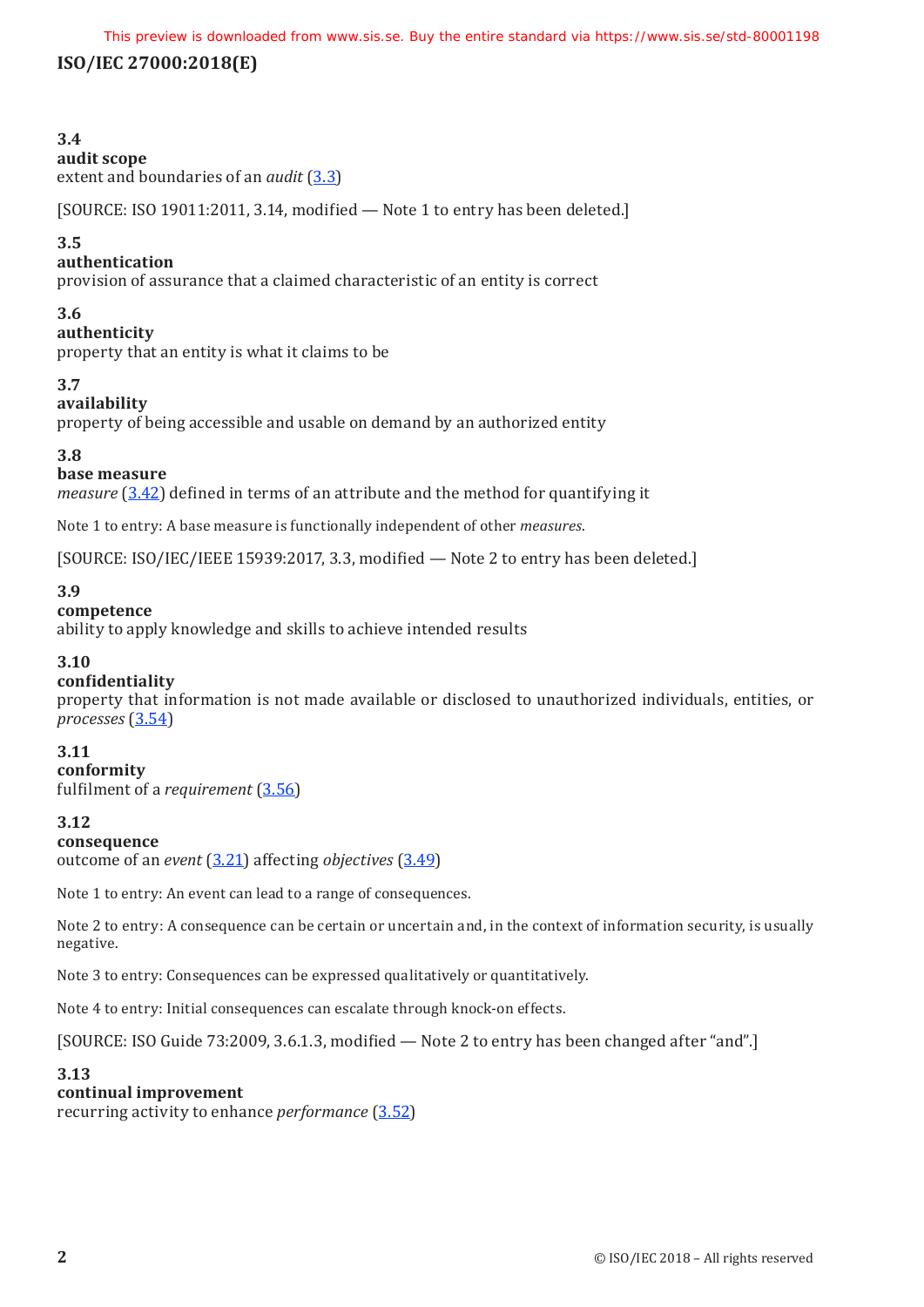### **ISO/IEC 27000:2018(E)**

## <span id="page-8-1"></span>**3.14**

## **control**

measure that is modifying *risk* (3.61)

Note 1 to entry: Controls include any *process* (3.54), *policy* (3.53), device, practice, or other actions which modify *risk* (3.61).

Note 2 to entry: It is possible that controls not always exert the intended or assumed modifying effect.

[SOURCE: ISO Guide 73:2009, 3.8.1.1 — Note 2 to entry has been changed.]

## **3.15**

#### **control objective**

statement describing what is to be achieved as a result of implementing *controls* ([3.14](#page-8-1))

#### **3.16**

#### **correction**

action to eliminate a detected *nonconformity* (3.47)

#### **3.17**

#### **corrective action**

action to eliminate the cause of a *nonconformity* (3.47) and to prevent recurrence

#### **3.18**

#### **derived measure**

*measure* (3.42) that is defined as a function of two or more values of *base measures* ([3.8](#page-7-0))

[SOURCE: ISO/IEC/IEEE 15939:2017, 3.8, modified — Note 1 to entry has been deleted.]

#### **3.19**

#### **documented information**

information required to be controlled and maintained by an *organization* (3.50) and the medium on which it is contained

Note 1 to entry: Documented information can be in any format and media and from any source.

Note 2 to entry: Documented information can refer to

- the *management system* (3.41), including related *processes* (3.54);
- information created in order for the *organization* (3.50) to operate (documentation);
- evidence of results achieved (records).

#### **3.20**

#### **effectiveness**

extent to which planned activities are realized and planned results achieved

#### <span id="page-8-0"></span>**3.21**

#### **event**

occurrence or change of a particular set of circumstances

Note 1 to entry: An event can be one or more occurrences, and can have several causes.

Note 2 to entry: An event can consist of something not happening.

Note 3 to entry: An event can sometimes be referred to as an "incident" or "accident".

[SOURCE: ISO Guide 73:2009, 3.5.1.3, modified — Note 4 to entry has been deleted.]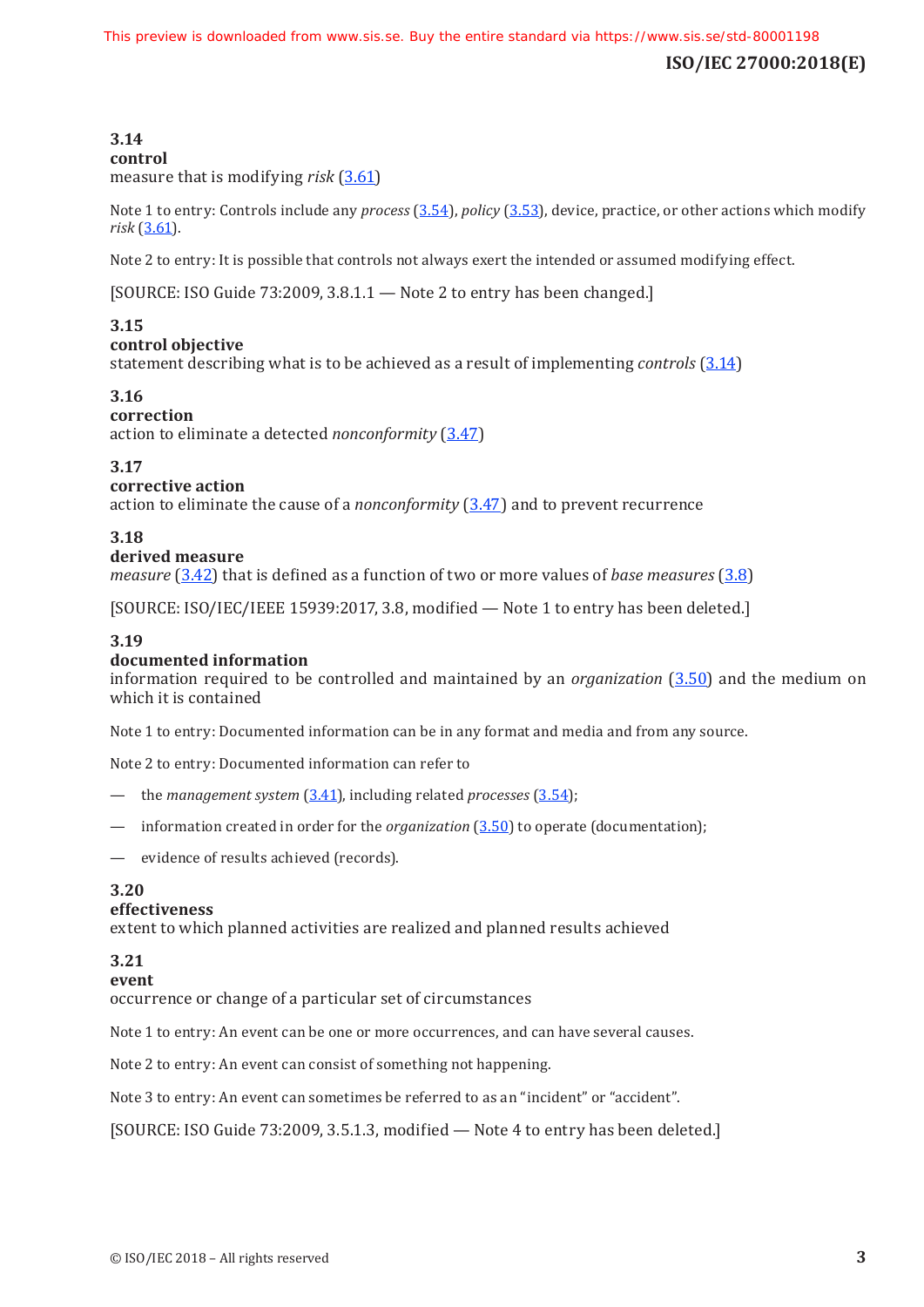## **ISO/IEC 27000:2018(E)**

## **3.22**

#### **external context**

external environment in which the organization seeks to achieve its *objectives* (3.49)

Note 1 to entry: External context can include the following:

- the cultural, social, political, legal, regulatory, financial, technological, economic, natural and competitive environment, whether international, national, regional or local;
- key drivers and trends having impact on the *objectives* of the *organization* (3.50);
- relationships with, and perceptions and values of, external *stakeholders* ([3.37](#page-10-0)).

[SOURCE: ISO Guide 73:2009, 3.3.1.1]

#### **3.23**

#### **governance of information security**

system by which an *organization's* (3.50) *information security* ([3.28](#page-9-0)) activities are directed and controlled

#### **3.24**

#### **governing body**

person or group of people who are accountable for the *performance* (3.52) and conformity of the *organization* (3.50)

Note 1 to entry: The governing body can, in some jurisdictions, be a board of directors.

#### **3.25**

#### **indicator**

*measure* (3.42) that provides an estimate or evaluation

#### **3.26**

#### **information need**

insight necessary to manage *objectives* (3.49), goals, risks and problems

[SOURCE: ISO/IEC/IEEE 15939:2017, 3.12]

#### **3.27**

#### **information processing facilities**

any information processing system, service or infrastructure, or the physical location housing it

#### <span id="page-9-0"></span>**3.28**

#### **information security**

preservation of *confidentiality* ([3.10\)](#page-7-1), *integrity* ([3.36](#page-10-1)) and *availability* ([3.7\)](#page-7-2) of information

Note 1 to entry: In addition, other properties, such as *authenticity* ([3.6](#page-7-3)), accountability, *non-repudiation* (3.48), and *reliability* (3.55) can also be involved.

#### **3.29**

#### **information security continuity**

*processes* (3.54) and procedures for ensuring continued *information security* ([3.28](#page-9-0)) operations

#### <span id="page-9-1"></span>**3.30**

#### **information security event**

identified occurrence of a system, service or network state indicating a possible breach of *information* security [\(3.28](#page-9-0)) *policy* (3.53) or failure of *controls* ([3.14\)](#page-8-1), or a previously unknown situation that can be security relevant

#### <span id="page-9-2"></span>**3.31**

#### **information security incident**

single or a series of unwanted or unexpected *information security events* ([3.30\)](#page-9-1) that have a significant probability of compromising business operations and threatening *information security* ([3.28](#page-9-0))